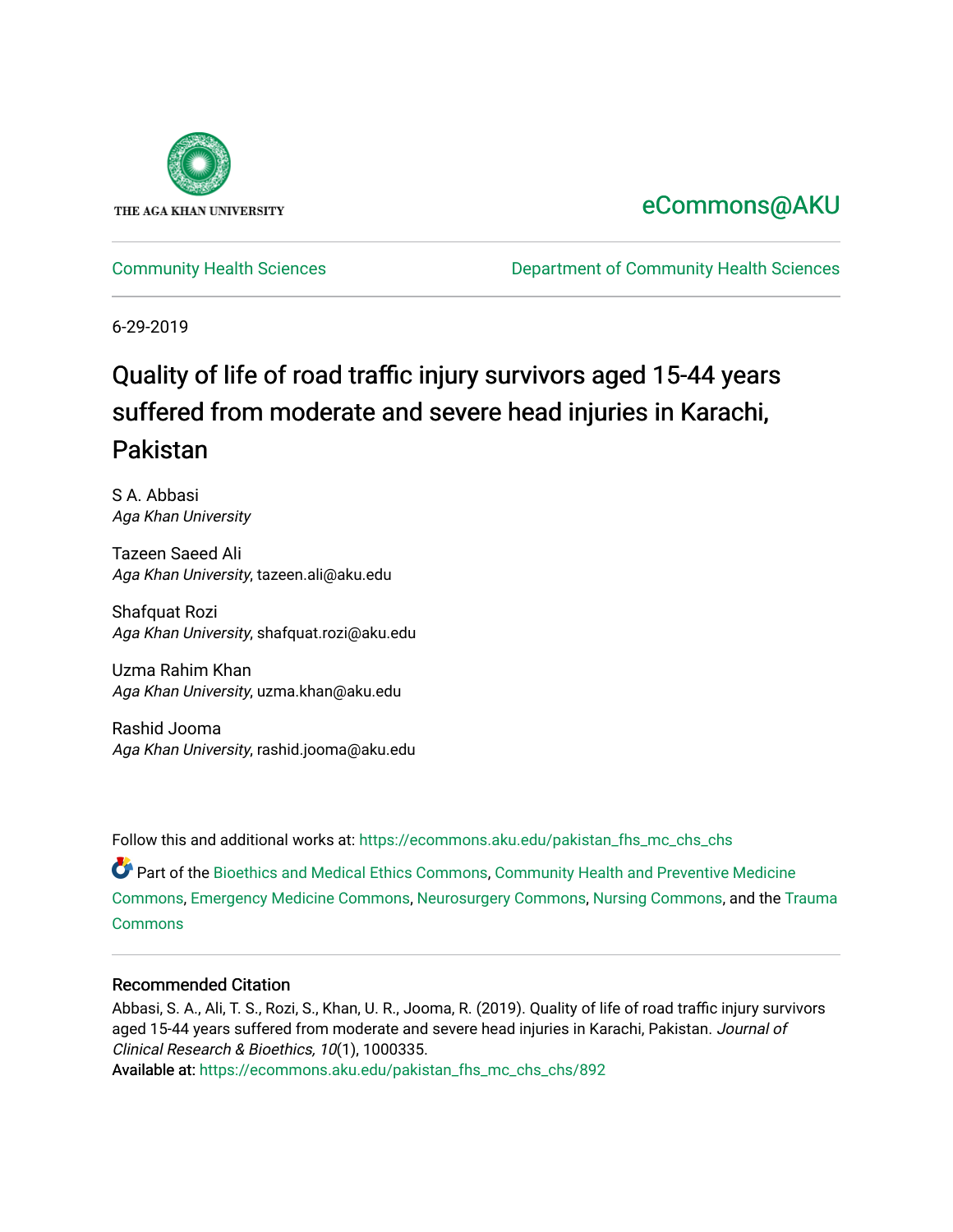## **Quality of Life of Road Traffic Injury Survivors Aged 15-44 Years Suffered From Moderate and Severe Head Injuries in Karachi, Pakistan**

## **Abbasi SA1\*, Ali T<sup>2</sup> , Rozi S<sup>1</sup> , Khan UR<sup>3</sup> , Jooma R<sup>4</sup>**

*<sup>1</sup>Department of Community Health Sciences, The Aga Khan University, Karachi, Pakistan; 2Department of Community Health Sciences and School of Nursing and Midwifery, The Aga Khan University, Karachi, Pakistan; 3Department of Emergency Medicine, The Aga Khan University, Karachi, Pakistan; 4Department of Neurosurgery, The Aga Khan University Hospital, Karachi, Pakistan*

## **ABSTRACT**

**Background:** Most of Road traffic injuries are predicted to be the third leading contributor to the global burden of disease by 2020 and patients end up into head injuries which leave devastating impacts on individual and society. Quality of Life After Brain Injury (QOLIBRI) is a specific tool that measures quality of life in head injury patients.

**Methods:** This was a cross sectional study among 300 patients aged 15-45 years, attended emergency department of the Aga khan University Hospital. Structured questionnaire included demography, injury details, QOLIBRI, GOSE and WHO Disability Assessment Scale (WHODAS 12 items). Severity of injury was determined by Glasgow coma score of subjects reported in emergency department on admission. This was one time telephonic survey in which bidirectional data was collected from subjects about injury and outcome (QOLIBRI). To identify the determinants of QOL among RTI survivors with head injury multiple linear regressions was applied.

**Results:** The mean QOL score for study sample was 69.86 ± (15.89. Most of the patients 210 (70%) were motorbike rider followed by four-wheelers 69 (23%). Mean age of RTI participants was  $28.10 \pm (7.68)$  years. The quality of life decreases with increase in severity of head injury by -697.32 (95% CI; -1006.44, -388.20).

**Conclusions:** This study suggests severity of head injury, recovery time, surgery resulting from RTA, employment, family system and disability to have long term impact on QOL of RTI survivors.

**Keywords:** Quality of life (QOL); Quality of Life After Brain Injury (QOLIBRI); Head Injury; Trauma

## **INTRODUCTION**

Road Traffic Injury (RTI) is a foremost public health agenda; amongst the causes of preventable deaths under age 55 years. RTI shares around 85% fatalities and 90% of Disability adjusted life years (DALYs) lost globally and contributes more than half of disabilities and mortalities between age 15-45 years of age [1]. Estimated effect of RTI is suspected to project from 14% to 20% by 2020 [2]. Rapid urbanization is resulting in vehicle related injuries worldwide, hence in developing countries [3,4]. Head injury has been reported as the most prevalent cause of mortality and morbidity [2,3,5].

Due to scarcity of regional data about head injuries in Asia; some of the estimations are drawn by Global Burden of Disease studies [3,6]. Which point out incidence rate of head injury; one in India, 0.5 in China, 0.8 in other regions of Asia and Islands and 0.8 worldwide [6,7]. In pakistan incidence of RTI is 15-18/1000 population annually [3].

Many RTI survivors end up in permanent disabilities and diminished quality of life [8] and also reported to suffer depression, anxiety, physical impairments, sexual impairments, loss of job, relational difficulties and change in sense of self ultimately [9,10].

Primary objective of study is to estimate quality of life scores of road traffic injuries (RTI) survivors with head injuries (age 15-45 yrs) after 6 months of event. Furthermore, secondary objective

\***Correspondence to:** Sumia Andleeb Abbasi, Community Health Sciences, The Aga Khan University, The Aga Khan University, Karachi, Pakistan, Tel: +923312288490; E-mail: sumia.e506112@student.aku.edu

**Received:** May 25, 2019; **Accepted:** June 22, 2019; **Published:** June 28, 2019

**Citation:** Abbasi SA, Ali T, Rozi S, Khan UR, Jooma R (2019) Quality of Life of Road Traffic Injury Survivors Aged 15-44 Years Suffered From Moderate and Severe Head Injuries in Karachi, Pakistan. J Clin Res Bioeth 10:335.

**Copyright:** © 2019 Abbasi SA, et al. This is an open-access article distributed under the terms of the Creative Commons Attribution License, which permits unrestricted use, distribution, and reproduction in any medium, provided the original author and source are credited.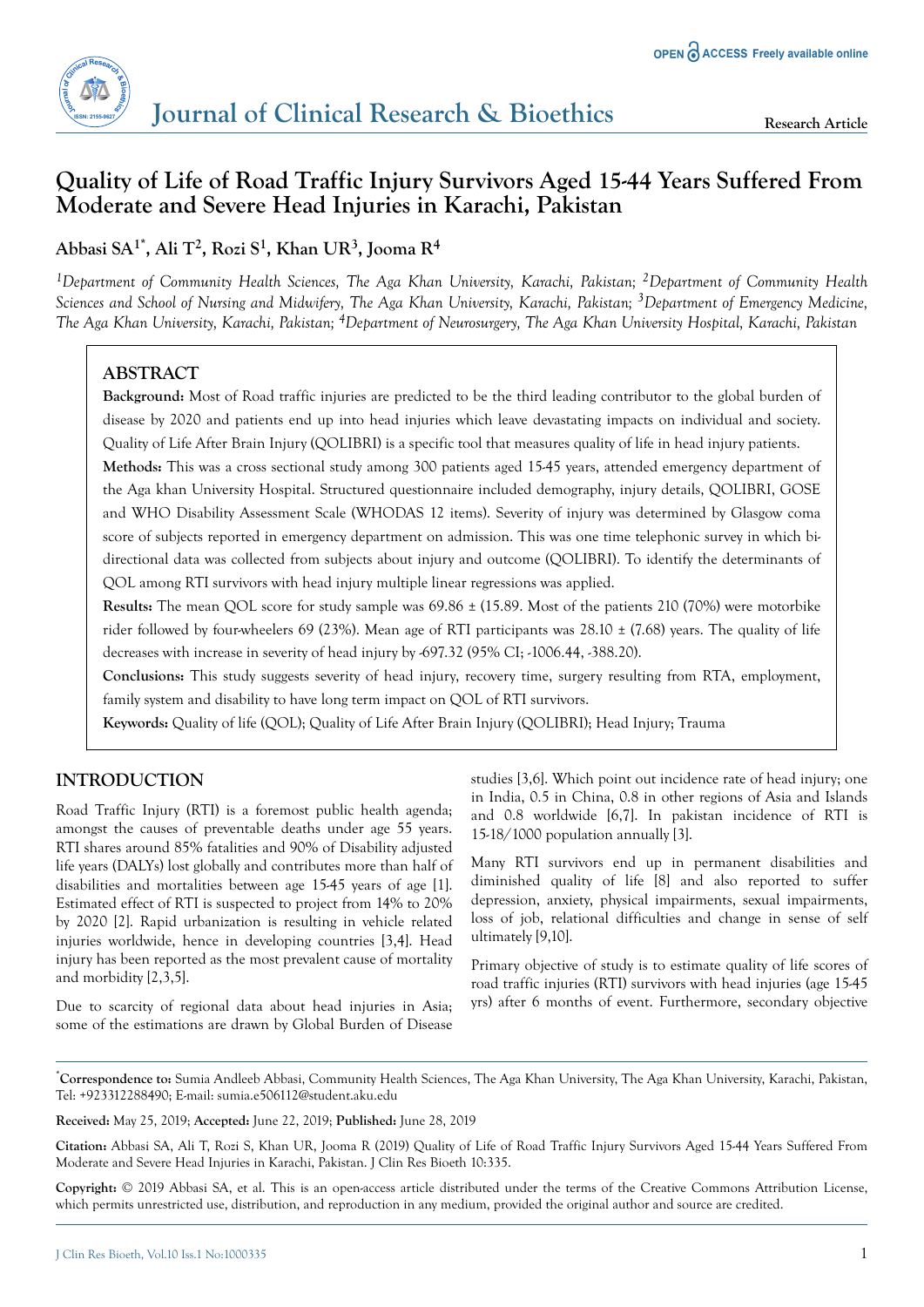was to measure the predictors affecting quality of life of road traffic injuries (RTI) survivors.

### **METHODOLOGY**

#### **Study design and setting**

This was analytical cross sectional survey conducted from February 4th to May 16th 2016.

This study was conducted at Aga Khan University Hospital (AKUH), utilizing the surveillance record of road traffic injury patient. List of all the patients admitted to AKUH with Head injury during January 2012 till August 2015 was obtained. Due to limited budget and time RTI survivors were interviewed on phone, followed by obtaining record information from confidential files.

Surveillance record is also present in other 5 public and private hospitals of Karachi. Unfortunately, approaching patient became very difficult and slow process. To make data collection feasible, and also for timely completion other sites were dropped. Study proposal was approved by the Ethical Review Committee (ERC) of Aga Khan University Hospital (AKUH). Amendments and updates were reported to ERC and approval was received.

#### **Study participants**

All those RTI survivors, aged 15-44 years admitted in Aga Khan University hospital emergency department, who had moderate and severe head injuries secondary to RTI at least 6 months back, fulfill eligibility criteria and living in Karachi Pakistan, who agreed to participate in study were recruited for study.

The participants were recruited through purposive sampling technique. AKUH follows have ICD-9 criteria used for archiving the data. We retrieved the RTI casebased on ICD-9 code and followed patients through phone numbers. All the individuals who had suffered head injuries (moderate and severe head injury based on GCS score) secondary to RTI at least six months back were enrolled in the study.

The major part of data was collected through telephonic interviews at community health services and hospital admission related information about RTI was gathered from patient confidentially at Human Information Management System (HIMS) AKU.

First call was made at 11 am onwards (preferably as early morning mostly expect people either sleeping or having busy routines). First of all data collectors introduced themselves and filled the eligibility form if person is eligible to participate in the study or not. Based on following possibilities interviews were conducted:

Interview was proceeded if subjects agree (Consent Based).

Non response (If subjects do not agree to volunteer the reason was noted and interview was finished).

Feasible time for subject to conduct interview was communicated by study subjects (and then participants was called again on the given time schedule).

If subjects didn't agree to volunteer, the reason was noted and interview was finished.

#### **Statistical analysis**

This study also involved the development, translation and content validity index of the adopted study tool. A well structured questionnaire was used to evaluate the factors that impact the QOL of the RTI survivors with moderate to severe head injury.

The disease specific tool for head injury (QOLIBRI) quality of life after brain injury was used to measure the outcome variable. QOLIBRI instrument consists of 37 items in four satisfaction scales: (1) "Cognition" (7 items), (2) "Self" (7 items), (3) "Daily Life and Autonomy" (7 items), and (4) "Social Relationships" (6 items), and two bothered scales, (5) "Emotions" (5 items), and (6) "Physical Problems" (5 items). Scores range from 0-100, the higher the score the better is QOL and vice versa

Data was analyzed with main exposure as severity of head injuries and outcome (QOL), using software Stata version 12.

Frequency and percentages were calculated for the categorical variables include gender, education, socioeconomic status, family system, and marital status, total income, surgery, injuries other then head injury, type of surgery, severity of injury, co morbidities and disability.

Mean with standard deviation was computed for continuous variable e.g. age and QOLIBRI scores.

To analyze socioeconomic status factor component analysis was performed. The socioeconomic status was categorized into higher, middle and lower level and was further analyzed.

Simple linear regression analysis was performed to calculate adjusted β-coefficients with their 95% C.I. Each independent variable was regressed one by one against the outcome variable (Quality of life score), then according to significance of variable (p-value<0.25) variable was processed for multivariate regression [7].

Univariate regression analysis was followed by multicollinearity assessment between all the independent variables. Finally, a parsimonious multivariable model was developed to assess the association between head injury and quality of life in the presence of other important variables.

Study questionnaire and head injury related tool (QOLIBRI) was translated into local language using WHO guidelines, Forward translation, Back-translation by experts Pre-testing and cognitive interviewing and Final version.

The QOLIBRI scale was not validated in Pakistan and had never been used in Pakistan. This has been developed by WHO in 2008 specifically for head trauma survivors so we opted for this tool in our study. A panel of experts including neurosurgeon, neurologist, nurse specialist, research specialist, psychiatrist, epidemiologists and injury research specialists were part of CVI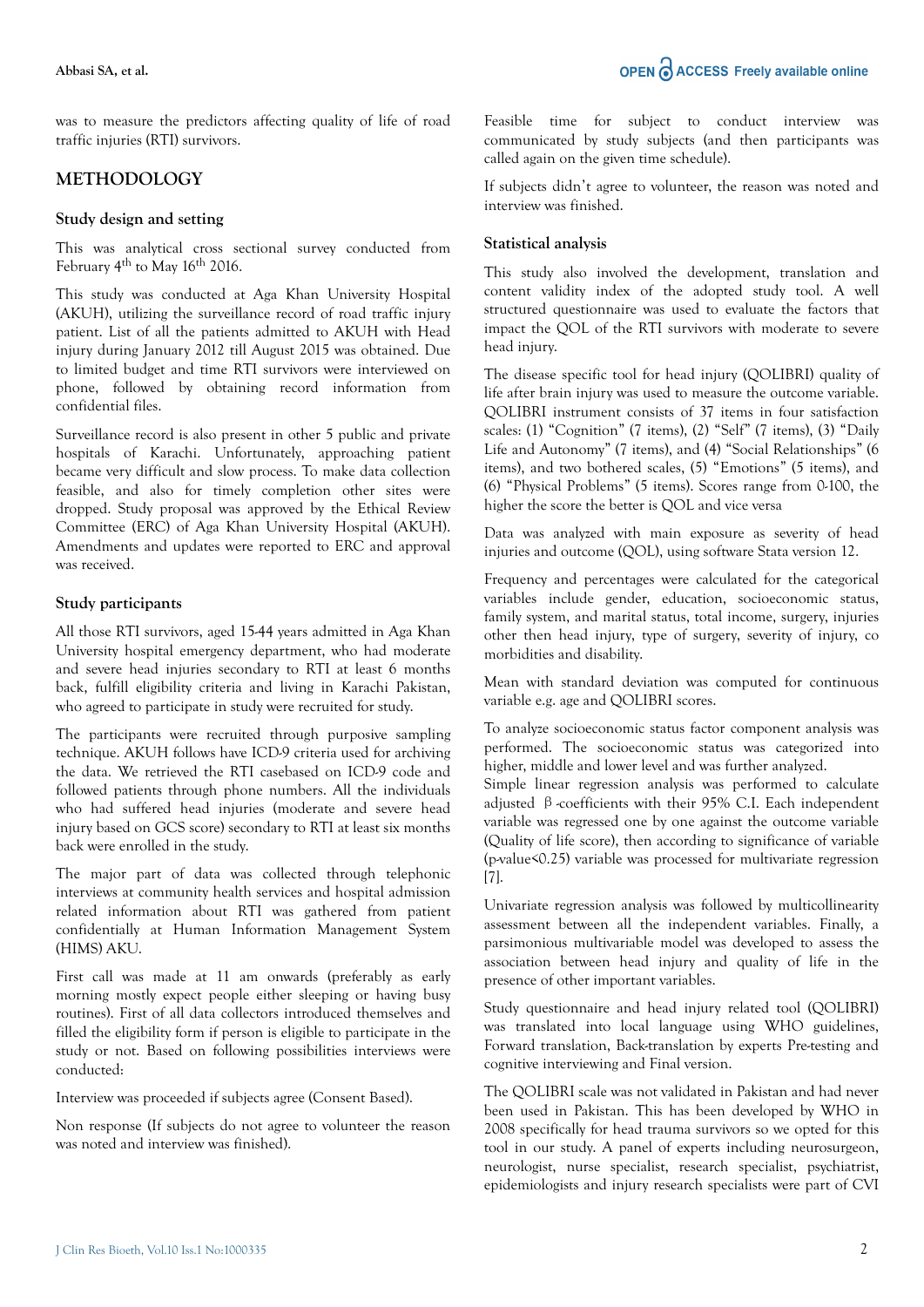#### **Abbasi SA, et al.**

expert panel. CVI of greater the 80% points the high agreement and satisfies use of tool in population under study.

Sample size has been calculated using formula ( $n_0$ =  $\sigma$ <sup>2</sup> (Z $\alpha$  /2)  $\frac{2}{d^2}$ ) based on predictable standard deviation of 18 for QOL scale score in TBI population from previous studies [11,12]. We used power of 80% and significance level of 5%. For sample size calculation in this study the precision was 2, however we non response rate was adjusted to be 10% and we achieved minimum sample size of 300. This sample size was calculated based on mean QOL score obtained from QOLIBRI scale.

Study was approved by ethical review committee of Aga Khan University, Karachi Pakistan.

#### **RESULTS OF THE STUDY**

#### **Participants summary**

927 Participants were approached study through telephones calls, 633 calls were received and rest was either declined, not accessible or numbers were switched off. 300 patients were recruited for study as they fulfilled eligibility criteria and agreed to volunteer for the study interview on phone. Main reason of refusal was security issues and discomfort with telephonic interviews.

**Descriptive statistics:** The mean QOLIBRI score was 69.86343 ± (15.89). Most of the patients 210 (70%) were motorbike rider followed by four-wheelers 69 (23%). Data showed that there was a weak linear relationship between QOLIBRI and other predictors therefore we selected square transformation for QOLIBRI on the basis of significant chi-squared value.

Data of our study revealed mean age of RTI participants was  $28.10 \pm (7.68)$  years (Table 1). There were more male participants 54 (18%), single 177 (59%), 162 (54%) lived with joint family system. Majority of the participants 97 (32%) were living in a house with 2-4 members in house. Greater part of participants 134 (75%) were Urdu speaking whilst by 75 (25%) of them were Sindhi speaking participants.

**Table 1:** Socio demographic, economic social support clinical and in jury related factors of RTI survivors with head injury. GOSE score\*: 7-8 Good recovery, 5-6 moderate disability and severe disability.

| Frequency (%age)   |
|--------------------|
| $28.10 \pm (7.68)$ |
|                    |
| 54(18.00)          |
| 246(82.00)         |
|                    |
| 41(13.67)          |
| 66(22.00)          |
|                    |

| Intermediate                | 70(23.33)  |
|-----------------------------|------------|
| Graduation and above        | 123(41.00) |
| Religion                    |            |
| Hindus and others           | 19(6.33)   |
| Muslims                     | 281(93.67) |
| Ethnicity                   |            |
| Urdu Speaking               | 134(44.67) |
| Sindhi                      | 75(25.00)  |
| Balochi                     | 10(3.33)   |
| Pathans                     | 20(6.67)   |
| Punjabi                     | 23(7.67)   |
| Others                      | 38(12.67)  |
| Socio-economic Factors      |            |
| Socio-economic status       |            |
| Low income group            | 127(42.33) |
| Middle income group         | 121(40.33) |
| High income group           | 52(17.33)  |
| <b>Employment Status</b>    |            |
| Employed                    | 184(61.33) |
| Unemployed                  | 116(38.67) |
| Occupation                  |            |
| Student                     | 40(16.81)  |
| <b>Business</b>             | 66(27.73)  |
| Office jobs/Govt jobs       | 71(29.83)  |
| Labour                      | 40(16.81)  |
| Health care professional    | 8(3.36)    |
| Homemakers                  | 13(5.46)   |
| House Ownership             |            |
| Personal                    | 223(74.33) |
| Rented or Employee provided | 77(25.67)  |
| Social support Factors      |            |
| Marital status              |            |
|                             |            |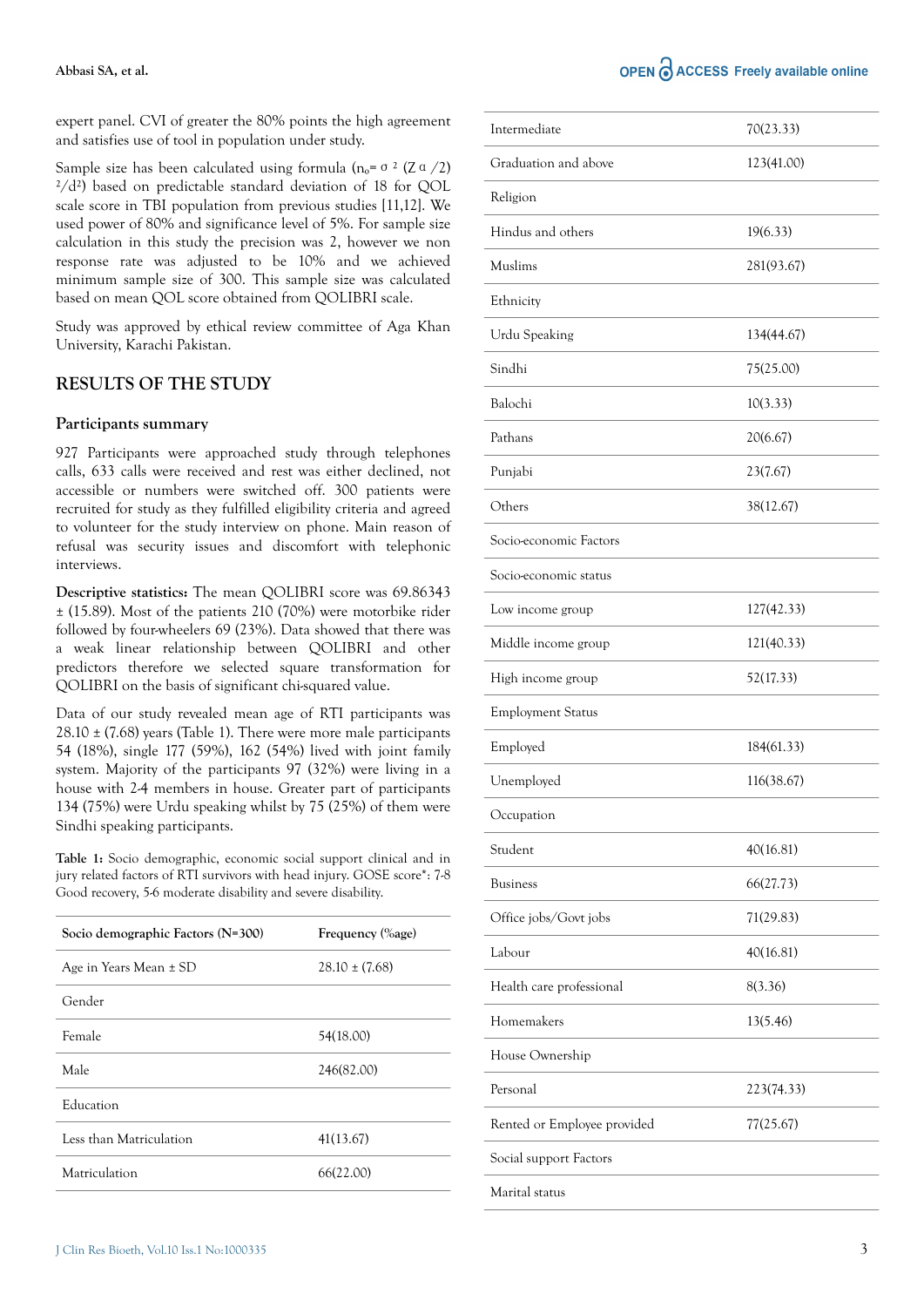#### **Abbasi SA, et al.**

|  | OPEN O ACCESS Freely available online |  |  |
|--|---------------------------------------|--|--|
|  |                                       |  |  |

| Single                                       | 177(59.00)        |
|----------------------------------------------|-------------------|
| Married                                      | 123(41.00)        |
| Family Support system                        |                   |
| Nuclear family                               | 138(46.00)        |
| <b>Extended Family</b>                       | 162(54.00)        |
| No of members in each household              |                   |
| 2-4 members                                  | 97(32.33)         |
| 5-6 members                                  | 59(19.67)         |
| 7-8 members                                  | 75(25.00)         |
| >8 members                                   | 69(23.00)         |
| Injury And Health Related Factors            |                   |
| Vehicle Involved in Road Accident            |                   |
| Motorbike                                    | 210(70.00)        |
| 4 wheeler                                    | 69(23.00)         |
| Pedestrians                                  | 21(7.00)          |
| Length of stay in hospital                   |                   |
| $Mean \pm SD$                                | $9.72 \pm (7.25)$ |
| Surgery                                      |                   |
| No                                           | 182(60.67)        |
| Yes                                          | 118(39.33)        |
| Type Of surgery(N=118)                       |                   |
| brain or scalp surgeries                     | 49(41.53)         |
| long bone surgeries                          | 23(19.49)         |
| others                                       | 46(38.98)         |
| Glasgow coma score (Severity of head injury) |                   |
| Moderate head injury                         | 173(57.67)        |
| Severe head injury                           | 127(42.33)        |
| Mechanism of injury                          |                   |
| Blunt injury                                 | 279(93.00)        |
| Penetrating injury                           | 21(7.00)          |
| Injuries other then head injury              |                   |
| No other injuries                            | 249(83.00)        |

| Facial injuries                          | 3(1.00)             |
|------------------------------------------|---------------------|
| Visceral injuries                        | 4(1.33)             |
| Abrasion/lacerations                     | 21(7.00)            |
| Joint injuries                           | 6(2.00)             |
| Small bone Injuries                      | 17(5.67)            |
| Disability (GOSE Score*)                 |                     |
| Good recovery                            | 264(88.00)          |
| Moderate disability                      | 18(6.00)            |
| Severe disability                        | 18(6.00)            |
| Addictions                               |                     |
| None                                     | 218(72.67)          |
| Cigarette Smoker only                    | 45(15.00)           |
| Chewing Tobacco                          | 22(7.33)            |
| Others                                   | 15(5.00)            |
| Smoking status                           |                     |
| Non Smoker                               | 248(82.67)          |
| Smoker                                   | 52(17.33)           |
| Sleep Problem                            |                     |
| No                                       | 254(84.67)          |
| Yes                                      | 46(15.33)           |
| Time Since Injury (months)               |                     |
| Mean $\pm$ SD                            | $27.34 \pm (11.88)$ |
| Any stressful event since time of injury |                     |
| No                                       | 272(90.67)          |
| Yes                                      | 28(9.33)            |
|                                          |                     |

Out of 300 participates 173 (approx 58%) suffered moderate head injury and 118 (39%) of all participants needed surgery as a result of RTA. Moreover 51 (17%) participants also suffered injurie other then head injury and mean time since injury was recorded as  $27.34 \pm (11.88)$ , 52 (17%) study participants were smokers and 45 (15%) reported sleep problem (Table 2). In addition functional outcome of participants with head injury was examined with the GOSE. The GOSE divides functional outcome of head injury into 8 levels: dead, vegetative, lower severe disability, upper severe disability, lower moderate disability, upper moderate disability, lower good recovery, and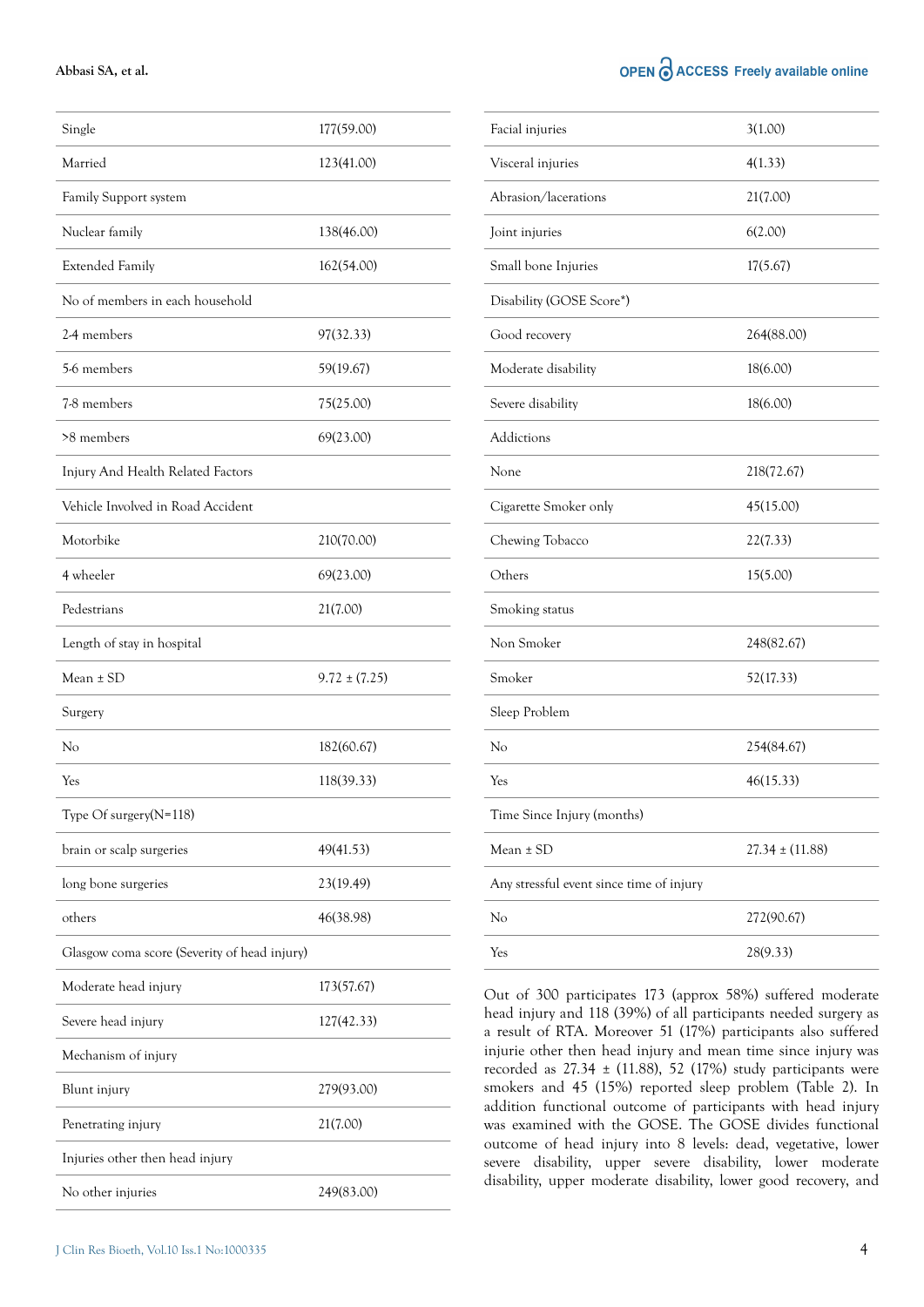upper good recovery from 1-8 respectively. There were no reported cases with range 1-2 in our study.

| Table 2: Mean quality of life score of RTI Patients with head injury. |  |  |  |  |  |  |
|-----------------------------------------------------------------------|--|--|--|--|--|--|
|-----------------------------------------------------------------------|--|--|--|--|--|--|

| <b>Ouality of life Total Score</b> |                                        |
|------------------------------------|----------------------------------------|
| Variable                           | Mean ± Standard Deviation<br>$(N=300)$ |
| Quality of life domains 37 Items   |                                        |
| Cognition(7 items)                 | $66.36 \pm (19.45)$                    |
| Daily life and autonomy            | $66.53 \pm (18.76)$                    |
| Emotions                           | $74.55 \pm (25.50)$                    |
| Physical problems                  | $76.38 \pm (22.29)$                    |
| Self                               | $67.14 \pm (17.66)$                    |
| Social relationships               | $72.01 \pm (16.90)$                    |

Total score of (QOLIBRI): Mean 69.86 ± (15.89) Quality of Life

On GOSE Score 264 (88%) had good recovery; 226 (75%) upper good recovery followed by lower good recovery 138 (3%).

Majority of patients 127(42%) belonged to low socio-economic status, however 123 (41%) participants had average graduation or above education level. In addition 116 (39%) were employed and 71 (30%) participants reported office jobs (by occupation).

**Multiple linear regression analysis:** On analysis linear regression presents (Table 3) increasing time since RTA, increasing number of house members living with participants and marital status were positively associated with squared QOLIBRI score. Whereas it was observed that the severity of head injury, injuries other then head injury, smoking habit and unemployment negatively impacts QOL of head injury participants of RTA.

**Table 3:** Factors associated with quality of life of RTI survivors with Head Injury. Others \* (Addictions include marijuana, chalia, niswaar, alcohol Stressful event includes death of immediate blood relation or living in that household, break up of an relationship and loss in business or others (not any specified by participants).

| Factors                   | Unadjusted <b>B</b> -Coefficients | 95% CI ( <b>B</b> ) | p-values (alpha $\leq R^2$<br>0.25) |          |
|---------------------------|-----------------------------------|---------------------|-------------------------------------|----------|
| Socio demographic factors |                                   |                     |                                     |          |
| Age $(n=300)$             | 19.33(14.97)                      | $-10.1448.807$      | 50.19                               | 0.0056   |
| Gender                    |                                   |                     |                                     |          |
| Female (reference) Male   | 134.04(299.67)                    | -455.69723.79       | 50.65                               | $-0.002$ |
| <b>Education</b> level    |                                   |                     |                                     |          |
| Less than Matriculation   |                                   |                     |                                     |          |
| Matriculation             | $-787.77(392.23)$                 | $-1575.5$           | 50.03                               | 0.019    |
| Intermediate              | $-6.54(387.91)$                   | -769.95 756.87      |                                     |          |
| Graduation and above      | 50.67(355.70)                     | -649.35 750.70      |                                     |          |
| Socio economic factors    |                                   |                     |                                     |          |
| Socio economic status     |                                   |                     |                                     |          |
| Low income group          |                                   |                     |                                     |          |
| Middle income group       | 95.72(253.60)                     | -403.37 594.82      | 0.76                                | 0.004    |
| High income group         | $-145.90(328.66)$                 | -792.71 500.90      |                                     |          |
| Employemnt status (n=300) |                                   |                     |                                     |          |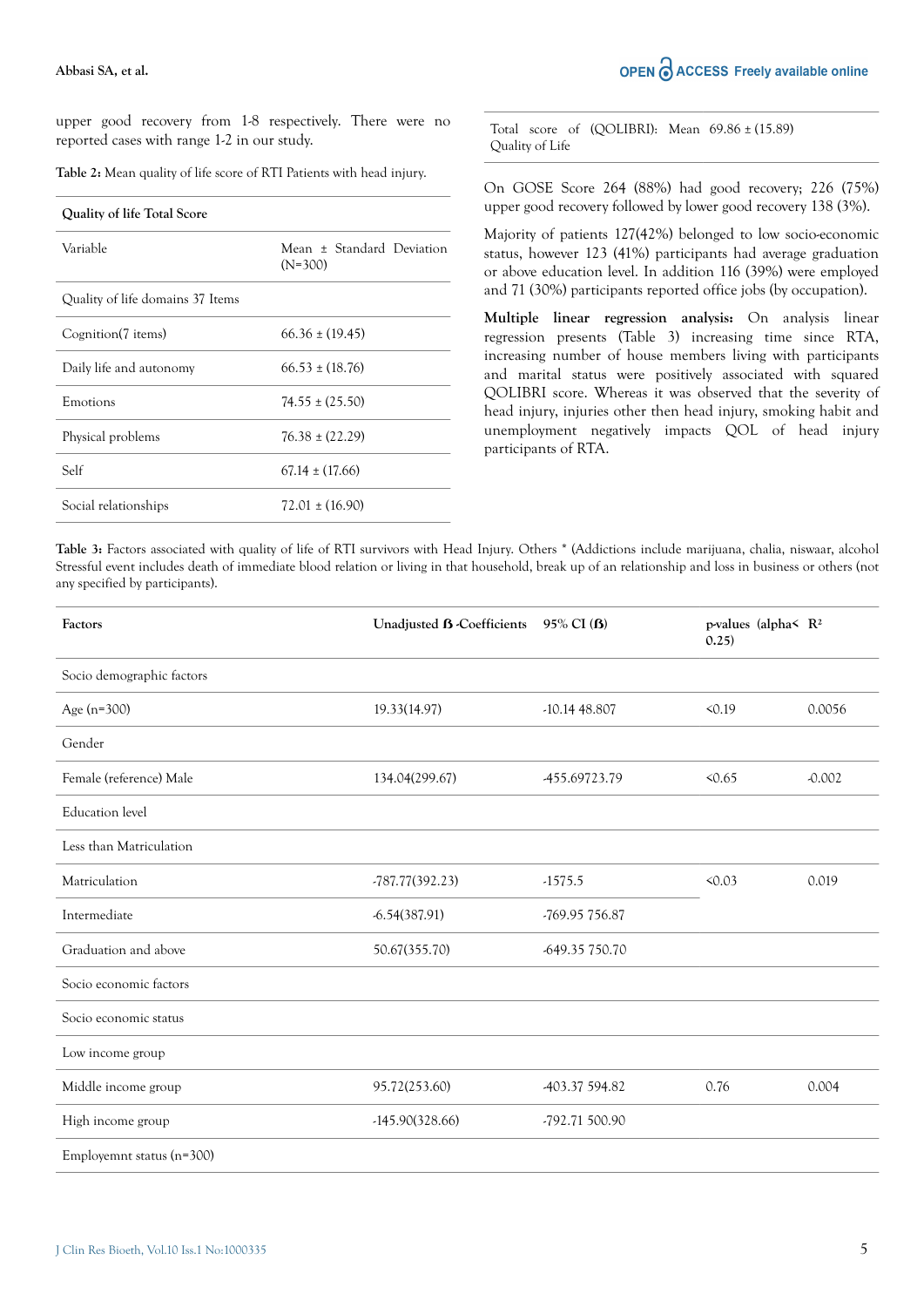| Employed (Reference)                                  |                    |                     |       |       |
|-------------------------------------------------------|--------------------|---------------------|-------|-------|
| Unemployed                                            | $-1335.32(223.48)$ | $-2670.6$           | 50.01 | 0.107 |
| Occupation                                            |                    |                     |       |       |
| House wife (Reference)                                |                    |                     |       |       |
| Student                                               | $-654.11(561.04)$  | -1759.49 451.27     |       |       |
| Business/Shops/Stores/Workshop                        | 461.91(533.24)     | -588.71 1512.53     |       |       |
| Office job/Govt Job                                   | 564.36(530.14)     | -480.15 1608.88     | 50.01 | 0.052 |
| Labour                                                | 844.17(561.04)     | -261.20 1949.56     |       |       |
| Doctor/nurses/health sector                           | 372.80(789.67)     | -1183.04 1928.66    |       |       |
| Social support factors                                |                    |                     |       |       |
| No of members in each household                       |                    |                     |       |       |
| 2-4 members (reference)                               |                    |                     |       |       |
| 5-6 members                                           | 2039.69(357.57)    | 1459.31,2620.07     | 50.01 | 0.184 |
| 7-8 members                                           | 2698.92(373.80)    | 1963.28,3434.57     |       |       |
| >8 members                                            | 2148.57(307.87)    | 1542.67,2754.46     |       |       |
| <b>Marital Status</b>                                 |                    |                     |       |       |
| Single(Reference)Married                              | 1114.93(225.08)    | 671.98, 1557.88     | 50.01 | 0.076 |
| Health and injury related factors                     |                    |                     |       |       |
| Severity of Head Injury                               |                    |                     |       |       |
| Moderate(Reference)Severe                             | $-1629.49(213.12)$ | -2048.91,-1210.06   | 50.01 | 0.16  |
| Mechanism of injury(n=300)                            |                    |                     |       |       |
| Blunt(reference)Penetrating Injury                    | $-721.43(449.44)$  | $-1605.92,163.05$   | 50.10 | 0.009 |
| $Surgery(n=300)$                                      |                    |                     |       |       |
| No(Reference)                                         |                    |                     |       |       |
| Yes                                                   | $-364.65(234.81)$  | -826.76, 97.457     | 50.01 | 0.121 |
| Other injuries along with head injury Injuries(n=300) |                    |                     |       |       |
| None(references)                                      |                    |                     |       |       |
| Tissue injuries/lacerations                           | $-1113.85(391.42)$ | $-1884.18, -343.53$ | 50.01 | 0.034 |
| Small bone and joint injuries                         | $-771.49(427.96)$  | $-1613.73, 70.73$   |       |       |
| Time since injury                                     | 95.22(7.983)       | 79.51, 110.93       | 50.01 | 0.32  |
| Length of stay in hospital                            | $-44.97(15.69)$    | $-89.94$            | 50.01 | 0.023 |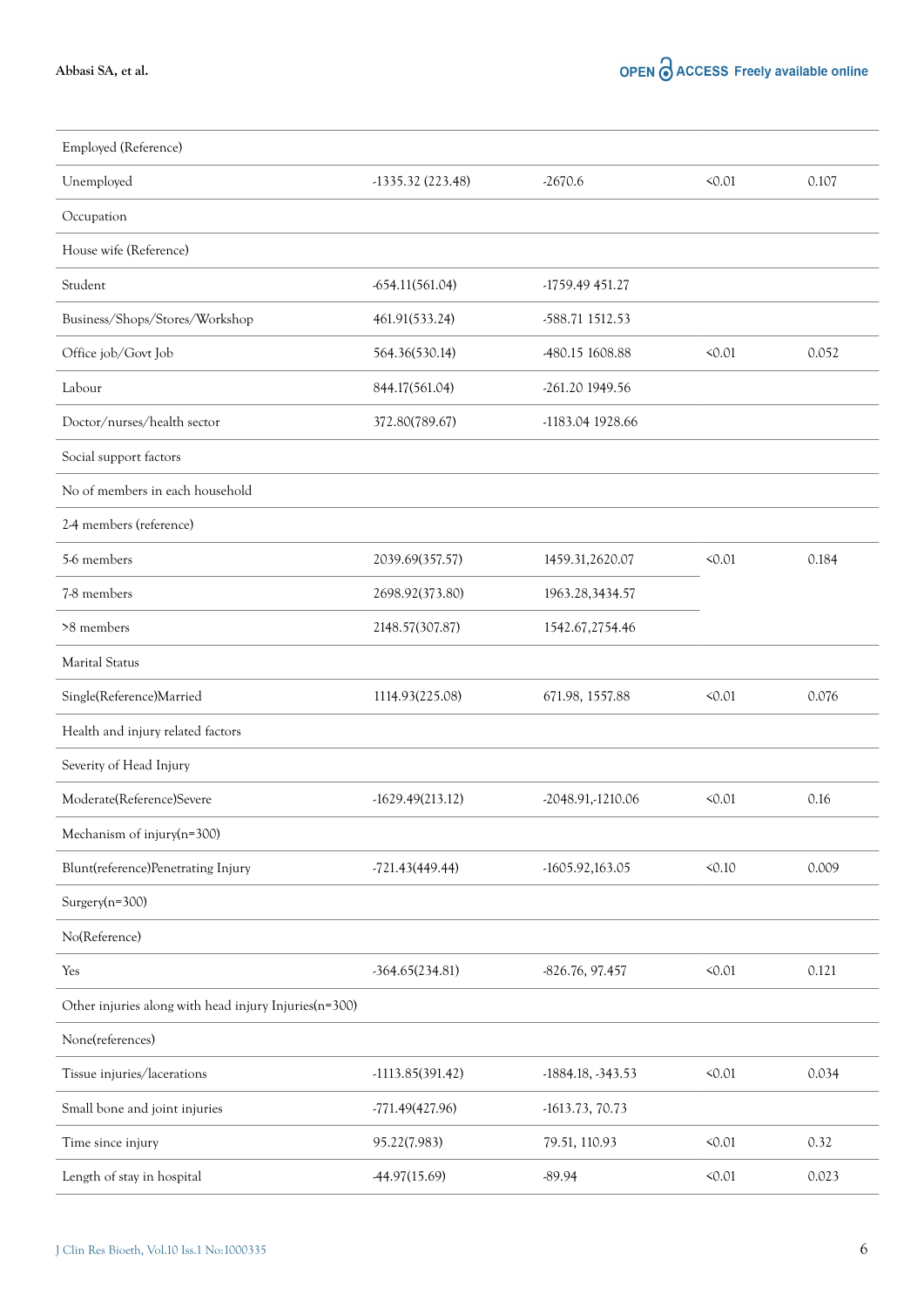| Comorbids and clinical conditions |                   |                    |        |       |
|-----------------------------------|-------------------|--------------------|--------|-------|
| No (Reference)                    |                   |                    |        |       |
| Yes                               | -91.56 (714.84)   | -1498.33, 1315.21  | < 0.89 | 0.003 |
| Disability (GOSE Scale)           |                   |                    |        |       |
| Good Recovery(Reference)          |                   |                    |        |       |
| Moderate disability               | -3295.55(397.92)  | 4078.67, -2512.44  | 50.01  | 0.327 |
| Severe disability                 | -3735.82 (397.92) | 4518.94, -2952.71  |        |       |
| Addictions                        |                   |                    |        |       |
| Non (Reference)                   |                   |                    |        |       |
| Cigarette                         | $-394.88(325.51)$ | $-1035.49, 245.71$ |        |       |
| Chewing Tobacco                   | 356.37(444.72)    | -518.84, 1231.58   | 50.26  | 0.003 |
| Others <sup>*</sup>               | 639.14(530.67)    | 405.21, 1683.51    |        |       |
| Any stressful Event*              |                   |                    |        |       |
| No (Reference)                    |                   |                    |        |       |
| Yes                               | 79.51(395.88)     | -699.56, 858.59    | 50.84  | 0.037 |
| Smoking status (n=300)            |                   |                    |        |       |
| Non smoker                        |                   |                    |        |       |
| Smoker                            | $-531.61(302.68)$ | $-1127.28, 64.06$  | 50.08  | 0.01  |

Similarly Severity of head injury, time since injury, employment status and number of house members in each house hold were strongest factor associated with QOL (Tables 3 and 4).

All covariates significant in univariate analysis were analyzed in multivariable model. Quality of life decreases with increase in severity of head injury (measured according to GCS of participants at first exposure in emergency department) by -697.32 (95% CI; -1006.44, -388.20). However, QOL is inversely associated with unemployment of individual and it declines by-529.24 (CI 95%; -845.81, -212.19) among unemployed individuals as compare to employed participants.

However, Quality of life also improves by 1101.82 (CI 95%; 554.65, 1648.99) among individuals with 7-8 members in household followed by 5-6 members 670.18 (CI 95%; 231.44, 1108.92) compared to individuals living in a small family consisted of 2-4 members in house.

It was also found in this study that QOL varies with time for individuals who undergo any kind of surgery as a result of RTA, it means QOL increases by 37.55 (CI 95%; 11.74, 63.36) as more time elapsed for an individuals who had undergone any kind of surgery resulting from RTA as compare to individuals who did not have to undergo any surgical procedures.

The final model (Table 4) explains 69% variability in outcome variable (Adjusted R²=0.69).

**Table 4:** Factors associated with Quality of life of RTI survivors with moderate to severe head injury (Multivariable model). Over all adjusted R squared for the model are 0.69. Value for the model is less than 0.000.

| Factors              | Adjusted $\beta$ coefficients (SE) | 95% CI | p-values<0.05 |
|----------------------|------------------------------------|--------|---------------|
| Severity of injury   |                                    |        |               |
| Moderate (Reference) |                                    |        |               |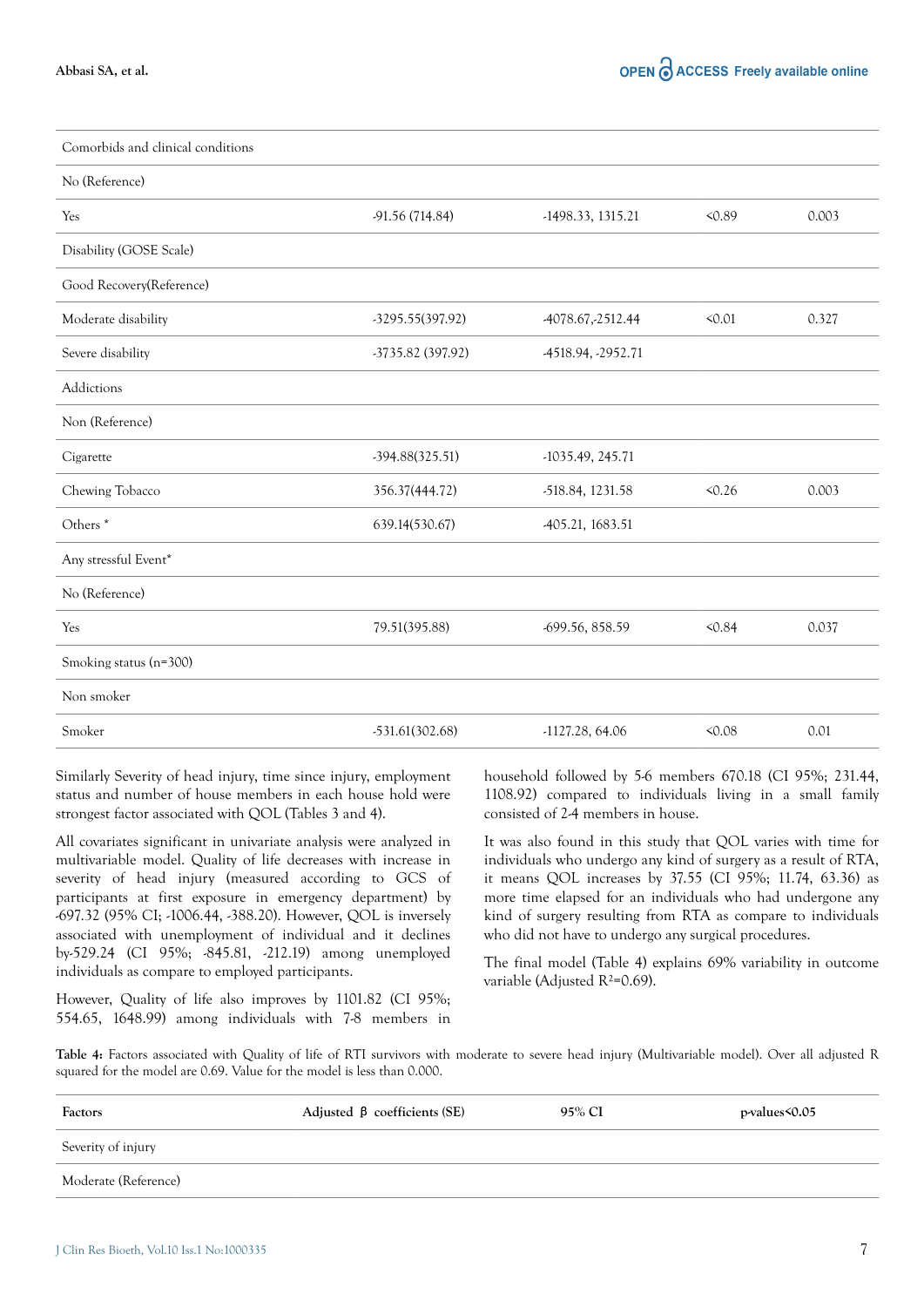**Abbasi SA, et al.**

## OPEN O ACCESS Freely available online

| Severe                      | $-697.32(157.04)$  | -1006.44,-388.2011  | 50.01  |
|-----------------------------|--------------------|---------------------|--------|
| Employment                  |                    |                     |        |
| Employed (Reference)        |                    |                     |        |
| Unemployed                  | -529.00(160.95)    | -845.81, -212.1904  | 50.01  |
| Sleep problem               |                    |                     |        |
| No (Reference)              |                    |                     |        |
| Yes                         | $-837.52(214.08)$  | -1258.90,-416.1362  | 50.01  |
| Disability                  |                    |                     |        |
| Good recovery (Reference)   |                    |                     |        |
| Moderate                    | $-1759.18(322.91)$ | -2394.78, -1123.58  | 50.01  |
| Severe                      | $-1627.66(349.61)$ | -2315.81, -939.50   | 50.01  |
| Other injuries              |                    |                     |        |
| No injury (Reference)       |                    |                     |        |
| Tissue/visceral             | -955.73(251.59)    | $-1450.95, 460.52$  | 50.01  |
| Small bone/Joint            | $-548.44(272.26)$  | $-1084.33, -12.54$  | 50.04  |
| Time since injury           |                    |                     |        |
| Time in Months              | 39.57(8.29)        | 23.25, 55.90        | 50.01  |
| No of house members         |                    |                     |        |
| 2-4 members(Reference)      |                    |                     |        |
| 5-6 members                 | 670.18(222.90)     | 231.44, 1108.92     | 50.01  |
| 7-8 members                 | 1101.82(277.98)    | 554.65, 1648.99     | 50.01  |
| >8 members                  | 638.06(232.23)     | 180.95, 1095.18     | 50.01  |
| Smoking Status              |                    |                     |        |
| No(Reference)               |                    |                     | < 0.02 |
| Yes                         | -432.35(194.35)    | -814.89, -49.80     |        |
| Surgery                     |                    |                     |        |
| No(Reference)               |                    |                     | 50.01  |
| Yes                         | $-1060.91(366.73)$ | $-1782.76, -339.06$ |        |
| Surgery # Time since injury |                    |                     |        |
|                             | 38.99(12.38)       | 11.74.63.36         | 50.01  |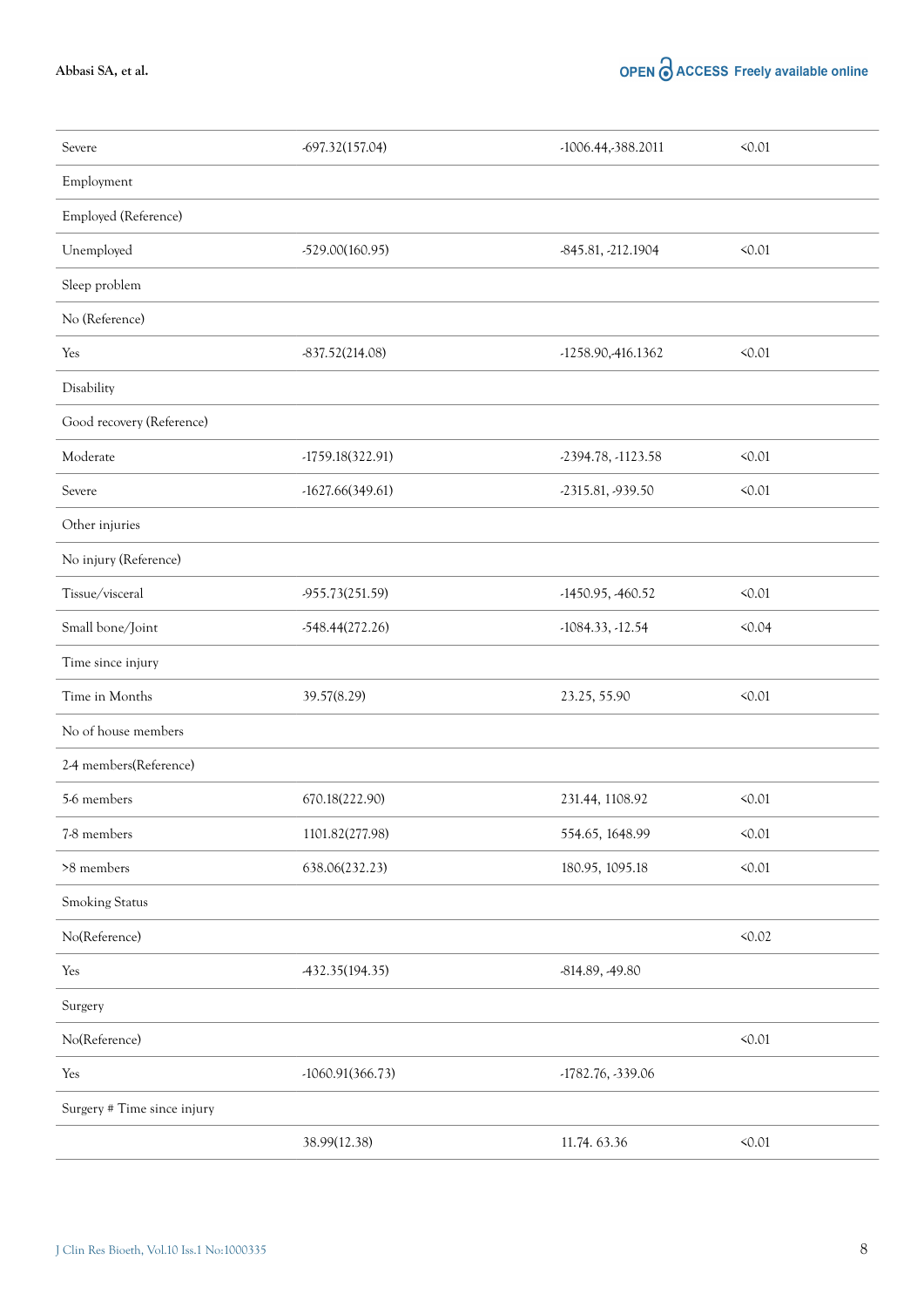## **DISCUSSION**

To the best of our knowledge this is a first study of its kind which investigated the quality of life of RTI survivors using comprehensive categories of head injury; moderate and severe head injury. This study also aims to study the associated factors in Pakistan, on the basis of available data. Unfortunately there is very little data available in this area in order to compare findings for the QOL scores and factors distribution.

According to self-reported findings of participants mean quality of life score of RTI survivors with moderate to severe head injuries in Pakistan is  $69.86 \pm (15.89)$ , which is slightly better than reported QOL from other regions that have used QOLIBRI to report QOL among head injury populations. Our result of the score distribution being skewed to the right side in the total QOLIBRI and 6 QOLIBRI domains is analogous to QOLIBRI studies conducted previously [13]. The skewness points to the upper limit effect, particularly in the Social and Emotions domains; this situation may have partly resulted from our inclusion criterion that all patients with TBI were eligible for the study (Figure 1). The distributions of QOLIBRI domain scores became less skewed when transformed to squared QOLIBRI.



**Figure 1:** Histogram of quality of life of RTI survivors with moderate to severe head injury (QOLIBRI Total Score.

Healthy individuals usually meet road accidents more, mean quality of life score of our population with traumatic brain injury is greater than a study conducted in France, Taiwan and USA [14-16].

GOSE is widely accepted measure of impact of TBI as compare to other tools like WHO DAS 12 items used in study; we preferred measuring disability through GOSE [17,18]. Disability impact QOL negatively (Table 4) as compare to participants who have good recovery on GOSE scale. This is inconsistent with other studies conducted in USA, UK, Europe and other regions [12].

Our sampled RTI survivors with head injury are reasonably younger in age as compared the study samples of other regions from previous studies [13,14]. QOL score decreases significantly with increase in age, however it was not found statistically significant in our study at multivariable analysis. It also suggests that our proportion of population that suffers RTI are relatively younger group of age which faces prolonged exposure to long term consequences of RTA [19]. In our study age didn't show any association with squared QOLIBRI, which could be due to the limited range of age and majority of sample was younger depending on strict eligibility criteria of study.

Majority of study sample was male and very small proportion was female in our study sample. Quality of life scores for female gender statistically not found significant in our study, however studies suggest females have poor quality of life as compare to males [20,21] possible explanation could be small proportion of the female gender in study sample or because of life style woman mostly have a reduced amount of responsibility in terms of jobs and bread earning, Hence they face lesser impact of head injury as compare to male RTI survivors in Pakistan.

Socioeconomic status is also considered as important variable that has huge impact on QOL of individuals, but our study did not show any association with socioeconomic status, which is merely due to strict eligibility criteria and being single center study characteristics of sample must be more or less similar. Moreover, satisfaction of unemployed individuals with QOL is congruent with previous researches [22-24].

On all the domains of QOLIBRI severity of head injury is negatively associated with QOL which is inconsistent with few studies which report intrigue relationship between both. This can be because those who face severe head injuries their cognition and daily life activities are affected more worse as compare to moderate head injuries. However other studies report contrasting impact of severity of head injury on QOL [25-27].

Our study results demonstrate head injury needs long time for recovery, which is more the time elapses after event better will be the quality of life. Furthermore surgical procedure as result of RTI and injuries other then head injury are the factors that reduce QOL of individuals with head injury among RTI survivors. However this association could not be proven in previous study that measured association using QOLIBRI [28]. Furthermore, occupation was also seen insignificant, which is also not consistent with study findings [29], this needs the detailed subjective investigation of nature of work, working hours, physical and psychological stress and Supportive relationships to colleagues [30].

#### **Study limitations**

This study possesses some of limitations.

Using cross-sectional study design puts a limitation on temporal assessment of change in quality of life among RTI survivors with TBI, which needs prospective studies. We could not study the QOL of RTI survivors with aphasia, spinal cord injuries and paralysis along with TBI. Furthermore, we did not explore change in QOL by assessing QOL score over a period of time with any interventions.

QOLIBRI is newly developed tool, Hence due to time and budget constrains we couldn't assess validity against another QOL tool. However CVI was done for construct validity.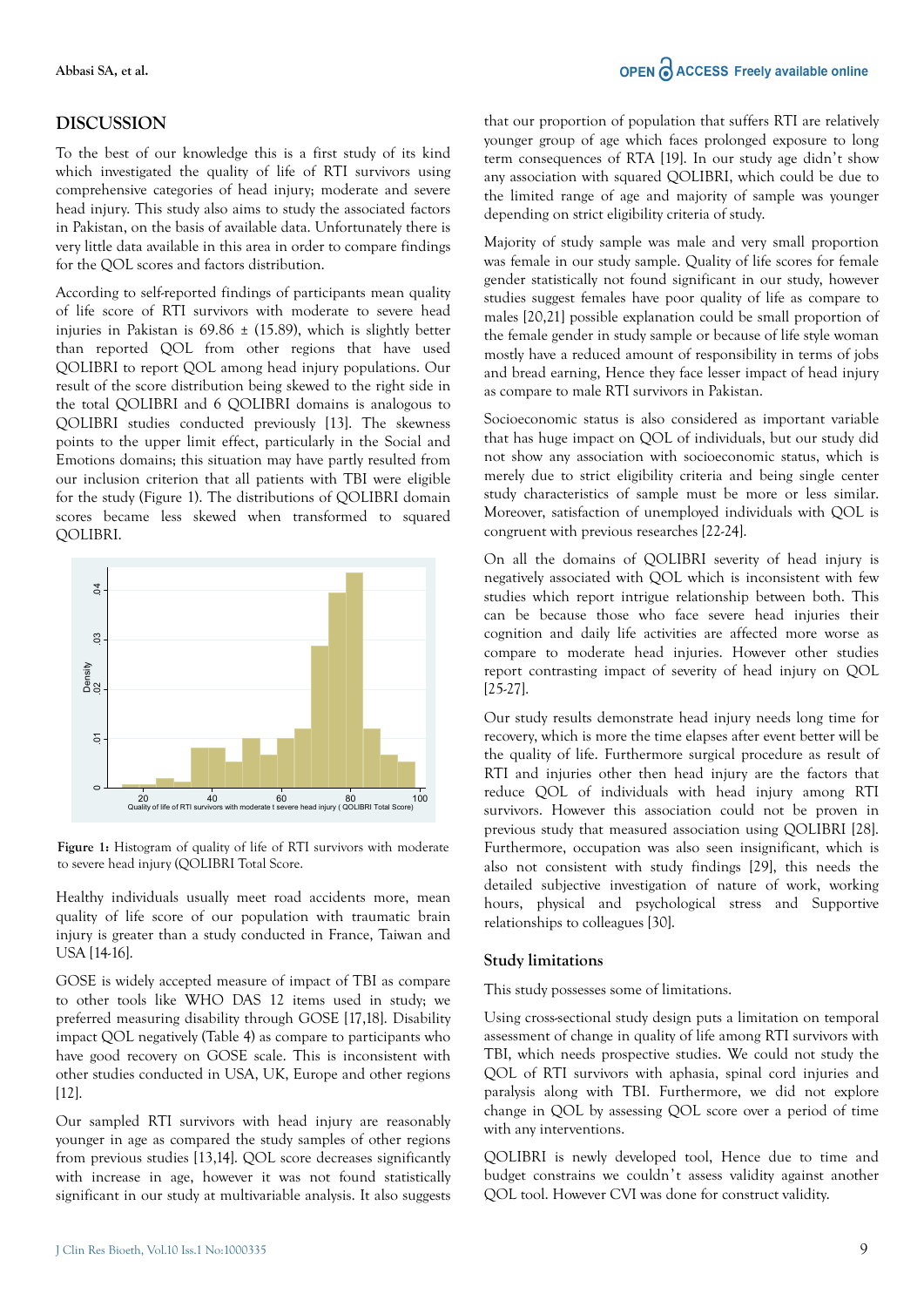#### **Study strengths**

This study has following strengths:

To the best of our knowledge this is first study that explore QOL among RTI survivors with TBI, moreover we did not use proxy information. Panel of 12 expert's reviewed and scored tool for content validity index (relevancy and clarity scores) was more than 80%. High quality checks were maintained to ensure the quality data collection, in depth training was given to data collectors.

#### **RECOMMENDATIONS**

Although trauma care has improved but long term effects of TBI among RTI survivors is leading to significant decrease in quality of life f individuals. Comprehensive and regular counseling of individuals suffering RTI complications can help survivors to a great extent.

There is great suffering and significant loss of health among RTA survivors in our area with provision of existing health systems, which is also evident in our study. This study is crosssectional and further longitudinal investigations during hospital follow-ups and admission period are required to assess the factors which affect QOL of RTI survivors with TBI in Pakistani population. There should be exploratory and qualitative researches done with RTA survivors, that will provide the subjective perception of QOL of survivors and broader view of impact of RTA on survivor's and family's life.

#### **CONCLUSION**

Mean quality of life participants who suffered moderate to severe head injuries secondary to RTI is 69.87.

The main predictors identified in this study that have negative effect on score of quality of life include; severity of head injury, unemployment, smoking status, sleep problems, surgery and multiple injuries (besides head injury).

On the other hand Time elapsed since injury and family support system has been identified to have positive impact on QOL score among RTI survivors with head injury.

#### **REFERENCES**

- 1. World Health Organization. WHO global status report on road safety 2013: Supporting a decade of action. 2013.
- 2. Murray CJL, Lopez AD. Evidence-based health policy-lessons from the global burden of disease study. Science. 1996; 274(5288):740.
- 3. Hyder AA, Sugerman DE, Puvanachandra P, Razzak J, El-Sayed H, Isaza A, et al., Global childhood unintentional injury surveillance in four cities in developing countries: A pilot study. Bulletin of the World Health Organization. 2009; 87(5):345-352.
- 4. Ganveer GB, Tiwari RR. Injury pattern among non-fatal road traffic accident cases: A cross-sectional study in central india. Indian Journal of Medical Sciences. 2005; 59(1):9.
- 5. Gururaj G. Road traffic deaths, injuries and disabilities in india: Current scenario. National Medical Journal of India. 2008; 21(1): 14.
- 6. Gururaj G. Driving under the influence of alcohol and road traffic injuries in bangalore. National Institute of Mental Health and Neuro Sciences. 2002.
- 7. Luttik ML,Jaarsma T, Veeger N, Veldhuisen DJ. Marital status, quality of life, and clinical outcome in patients with heart failure. Heart & Lung: The Journal of Acute and Critical Care. 2006; 35(1):3-8.
- 8. Abdalla IM, Barker D, Raeside R. Road accident characteristics and socio-economic deprivation. Traffic Engineering & Control. 1997; 38(12):672-676.
- 9. Stancin T, Drotar D, Taylor HG, Yeates KO, Wade SL, Minich NM. Health-related quality of life of children and adolescents after traumatic brain injury. Pediatrics. 2002; 109(2):e34-e34.
- 10. Lippert Gr Uner M, Maegele M, Haverkamp H, Klug N, Wedekind C. Health-related quality of life during the first year after severe brain trauma with and without polytrauma. Brain Injury. 2007; 21(5):451-455.
- 11. Steinbuechel NV, Covic A, Polinder S, Kohlmann T, Cepulyte U, Poinstingl H, et al. Assessment of health-related quality of life after TBI: Comparison of a disease-specific (QOLIBRI) with a generic (SF-36) instrument. Behavioural Neurology. 2016; 2016.
- 12. Lin YN, Hwang HF, Chen YJ, Hsuan CC. Suitability of the QOLIBRI for older persons with traumatic brain injury. Journal of Neurotrauma. 2013.
- 13. Von Steinbauchel N, Wilson L, Gibbons H, Hawthorne G, Hofer S, Schmidt S, et al. Quality of life after brain injury (QOLIBRI): Scale development and metric properties. Journal of Neurotrauma. 2010; 27(7):1167-1185.
- 14. Tagliaferri F. Compagnone C, Korsic M, Servadei F, Kraus J. A systematic review of brain injury epidemiology in Europe. Acta Neurochirurgica. 2006; 148(3):255-268.
- 15. Truelle JC, Koskinen S, Hawthorne G, Sarajuuri J, Formisano R, Von Wild K. et al. Quality of life after traumatic brain injury: The clinical use of the QOLIBRI, A novel disease-specific instrument. Journal of Head Trauma Rehabilitation. 2011; 1272-1291.
- 16. Von Steinbuechel N, Petersen C, Bullinger M, QOLIBRI Group. Assessment of health-related quality of life in persons after traumatic brain injury-Development of the Qolibri, a specific measure. Re-Engineering of the Damaged Brain and Spinal Cord. 2005; 43-49.
- 17. Tøien K, Bredal IS, Skogstad L, Myhren H, Ekeberg O. Health related quality of life in trauma patients. Data from a one-year follow up study compared with the general population. Scand J Trauma Resusc Emerg Med. 2011; 19(22):22-34.
- 18. McCarthy ML, MacKenzie EJ, Durbin DR. Health-related quality of life during the first year after traumatic brain injury. Archives of Pediatrics & Adolescent Medicine. 2006;160(3):252-260.
- 19. Rizvi N, Luby S, Azam SI, Rabbani F. Distribution and circumstances of injuries in squatter settlements of karachi, Pakistan. Accident Analysis & Prevention. 2006; 38(3):526-531.
- 20. Griffiths S, Hey P, Mitchison D, Mond JM, Mclean SA, Rodgers B, et al. Sex differences in the relationships between body dissatisfaction, quality of life and psychological distress. Australian and New Zealand Journal of Public Health. 2016.
- 21. Luppa M, Sikorski C, Luck T, Ehreke L, Konnopka A, Wiese B, et al. Age-and gender-specific prevalence of depression in latest-life-Systematic review and meta-analysis. Journal of Affective Disorders. 2012; 136(3):212-221.
- 22. Ulfarsson T, Nilsson AL, Blomstrand C, Nilsson M. A history of unemployment or sick leave influences long-term functioning and health-related quality-of-life after severe traumatic brain injury. Brain Injury. 2014; 28(3):328-335.